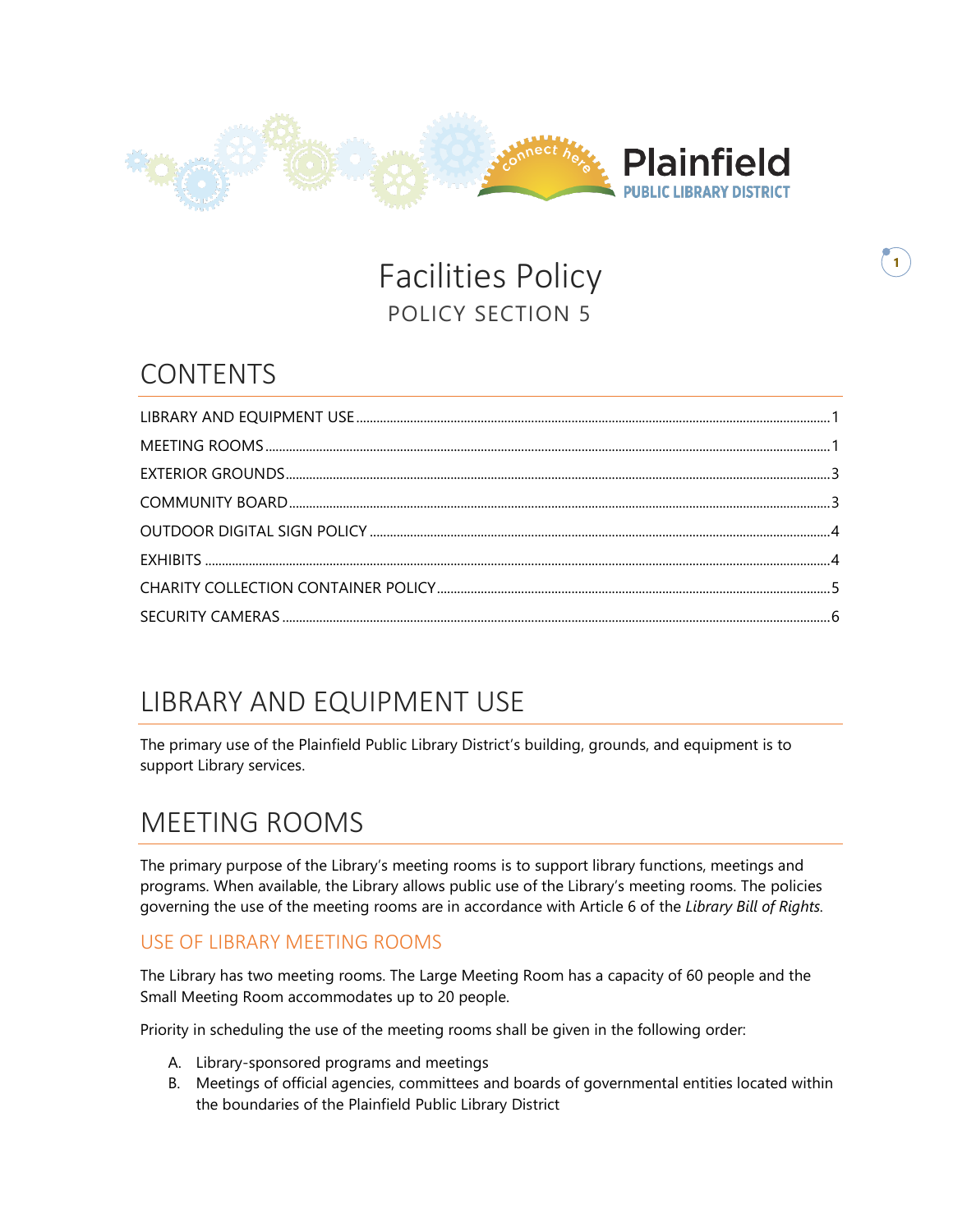C. Educational, cultural, civic and public information events of organizations and individuals located in the Library's district.

The following table illustrates examples of allowed and prohibited uses of the Library meeting rooms. It is not an exhaustive list.

**2**

| <b>Allowed Use Examples</b>             | <b>Prohibited Use Examples</b>                |
|-----------------------------------------|-----------------------------------------------|
| Non-profit group informational meetings | Social gatherings, such as a baby shower      |
| Civic organizations                     | Installation ceremonies                       |
| Local clubs                             | Business use, such as trainings or interviews |
| Homeowner association meetings          | Tutoring services                             |
| Local school-sponsored club meetings    | Rallies or demonstrations                     |

#### MEETING ROOM RESERVATIONS

A meeting room reservation must be made using the Library's online reservation system found on the Library's website: [https://plainfieldpubliclibrary.org/services/meeting-rooms/.](https://plainfieldpubliclibrary.org/services/meeting-rooms/)

A valid, adult Plainfield library card in good standing is needed to reserve the room. The library card holder must be present to check in to the room and stay for the entire meeting. Reservations are restricted to non-profit groups and individuals only.

Reservations cannot be made more than six months or less than 48 hours in advance of the requested date. Individuals and groups will be restricted to two reservations per month.

The rooms are available during Library hours and must be vacated 15 minutes prior to the Library's closing. The use of Library equipment must be requested at the time of the reservation.

A non-refundable \$25 fee per use of the room is required at the time of the reservation. Contact the Library to cancel a reservation. Reservations cannot be transferred to other individuals or groups. The Library reserves the right to cancel any reservation at any time. If the Library must cancel a reservation, the fee will be returned.

#### GENERAL INFORMATION

- A. Use of the rooms must not disrupt the use of the Library by other members of the public.
- B. All meeting rooms and grounds are restricted to not-for-profit groups only.
- *C.* Meetings must be open to the public and not restricted to a group's own membership except as required by applicable law.
- D. No admission charge, collections or other money-raising activities may be attached to any meeting conducted in the Library's meeting rooms or on Library grounds, unless all proceeds go to the Library.
- E. No food or drinks, with the exception of water, are allowed in the meeting rooms.
- F. No illegal, incendiary, or hazardous items may be used in the Library.
- G. The room have tables and chairs available. Individuals and groups may move the tables and chairs to suit their meeting.
- H. The Library is not responsible for possessions left in the room or on the grounds.
- I. Use of the Library's telephone in meeting rooms is restricted for emergency use only.
- J. Library staff is not available for porter service or custodial help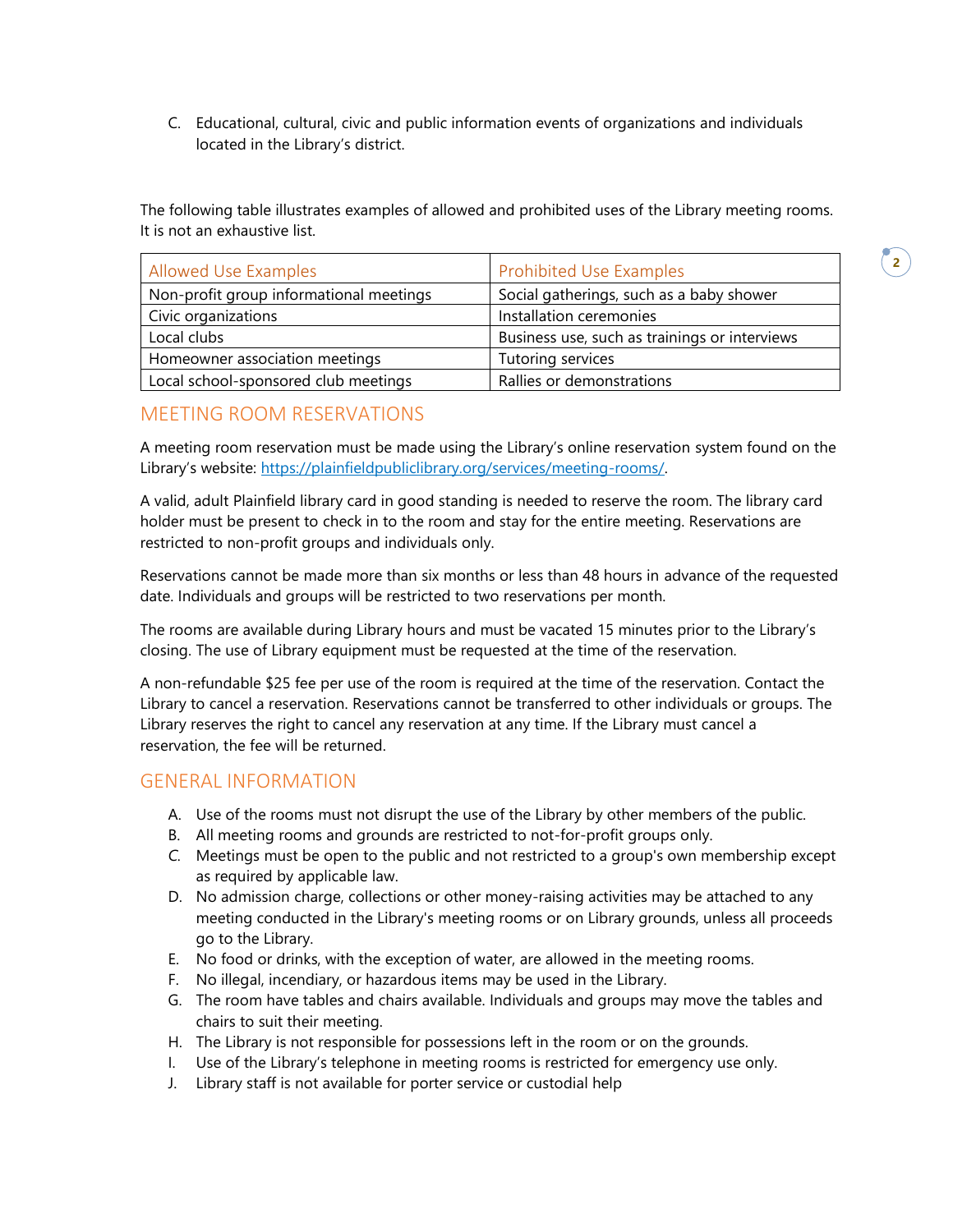- K. The Library does not supply space for groups needing a place to store their supplies or equipment.
- L. Minors must be under direct adult supervision at all times.
- M. Groups using the meeting rooms and grounds are responsible for leaving the room(s) and/or grounds as they found them and reimbursing the Library for any damage that may occur to Library-owned furniture, equipment or to the Library facility and grounds.
- N. Except in an emergency, the emergency exit door in the large meeting room must remain closed at all times.
- O. Individuals and organizations reserving a meeting room are responsible for their own promotion of the meeting. Promotional materials must state the Library is not associated with or a sponsor of the meeting. The Library is not to be included as a source of additional information.

#### NON-COMPLIANCE

Failure to comply with the Library's meeting room policy will result in loss of meeting room privileges.

The Library Director or designated person in charge is empowered to make decisions regarding the availability and use of the library meeting rooms and grounds. Requests for exceptions to the above rules must be submitted in writing to the Business Office.

# <span id="page-2-0"></span>EXTERIOR GROUNDS

The primary purpose of the Library's meeting rooms is to support library functions, meetings and programs. When not in use by the Library, the grounds are intended for the enjoyment of the public. The Library's Code of Conduct is to be observed while using the exterior grounds. Wi-fi services are generally available.

#### PETITION CIRCULATORS

Per state law, members of the public may use the Library's exterior grounds to circulate petitions for signatures. Circulators may not disturb the use of the Library by other members of the public. Circulators may not speak on behalf of the Library.

A courtesy notification to the Library is appreciated.

If weather does not allow the use of the exterior grounds, the public may use the Library's ground level entry near the elevator or at the top of the stairs. The entry doors, elevators, or stairs must not be blocked at any time.

# <span id="page-2-1"></span>COMMUNITY BOARD

The Plainfield Public Library District has several bulletin boards and literature racks located throughout the Library for posting notices of interest to District residents. Information posted does not necessarily reflect the views of the Plainfield Public Library District.

A. Bulletin board space is available to organizations engaged in educational, cultural, intellectual or charitable activities that may serve to benefit District residents.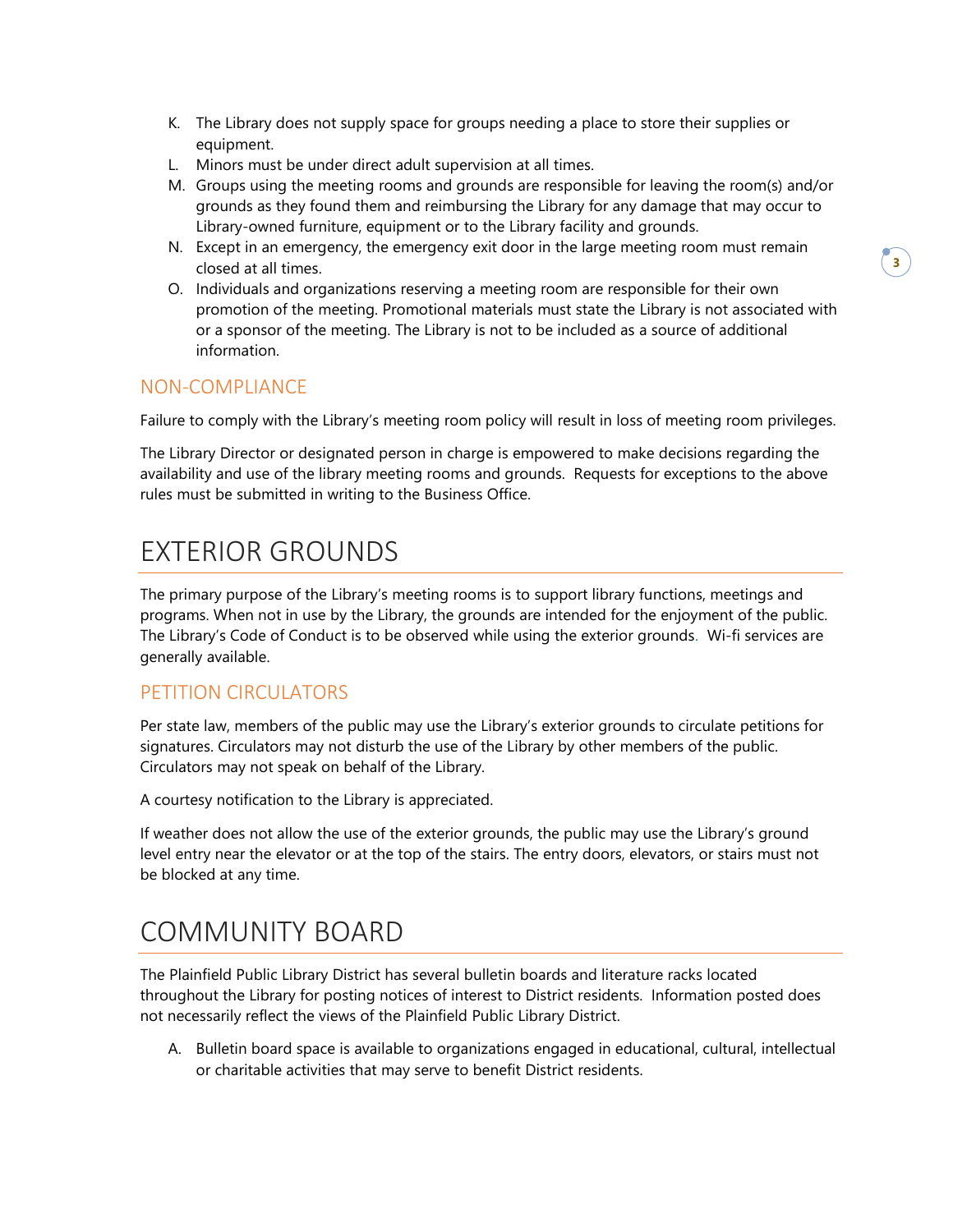- B. Organizations wishing to post materials on the Library's public bulletin board must submit their materials to the business office. If approved, items will be posted by administration on a first-come basis.
- C. Under no circumstances may the bulletin board be used to advertise items or services for sale.
- D. All notices shall be posted for as long as possible prior to date of an event, depending on availability of space.
- E. Materials that do not meet Library guidelines will not be displayed and will be removed upon discovery.
- F. Flyers and handouts will be removed from literature racks on a periodic basis.

## <span id="page-3-0"></span>OUTDOOR DIGITAL SIGN POLICY

The purpose of the Plainfield Public Library electronic sign, located on Route 59, is to share information regarding library events which promote and enrich our citizens and local community.

Messages/announcements may be allowed from the following entities:

- A. The Plainfield Public Library District
- B. Friends of the Plainfield Public Library
- C. Community events where the Library is a partner or participant
- D. Other local government entities

The Library will not host messages, announce events or sell advertising space to businesses or other organizations.

### <span id="page-3-1"></span>EXHIBITS

Occasionally, exhibits from sources within the community may be allowed in the library. All exhibits considered for space within the library must support the mission of the Library and not cause disruption of the regular flow of library work and service. Such exhibits will remain in place for not longer than four weeks, with set up and removal being the responsibility of the exhibitor.

Requests for use of exhibit space will be accepted primarily from units of local government and from non-partisan, not-for-profit secular organizations. Professional or commercial groups may sponsor a display or exhibit if, in the view of the Library Director, they enhance or complement library programs or promote library services, as long as said display or exhibit does not solicit transactions for goods or services. Private individuals may also request use of the Library's display case based on adherence to this policy.

No organization or individual will be permitted to display any materials which advocate the election of or defeat of a candidate for public office or which advocate an affirmative or negative opinion for or against any political, legislative or judicial issue.

The Library assumes no liability for damage or loss relating to any exhibit set up for public viewing in the Library and will take no extraordinary measures to insure its safety. The exhibitor agrees to hold the Plainfield Public Library District harmless for the preservation, protection or possible damage or theft of any item. It is suggested that exhibitors keep an inventory of contents and provide their own insurance coverage.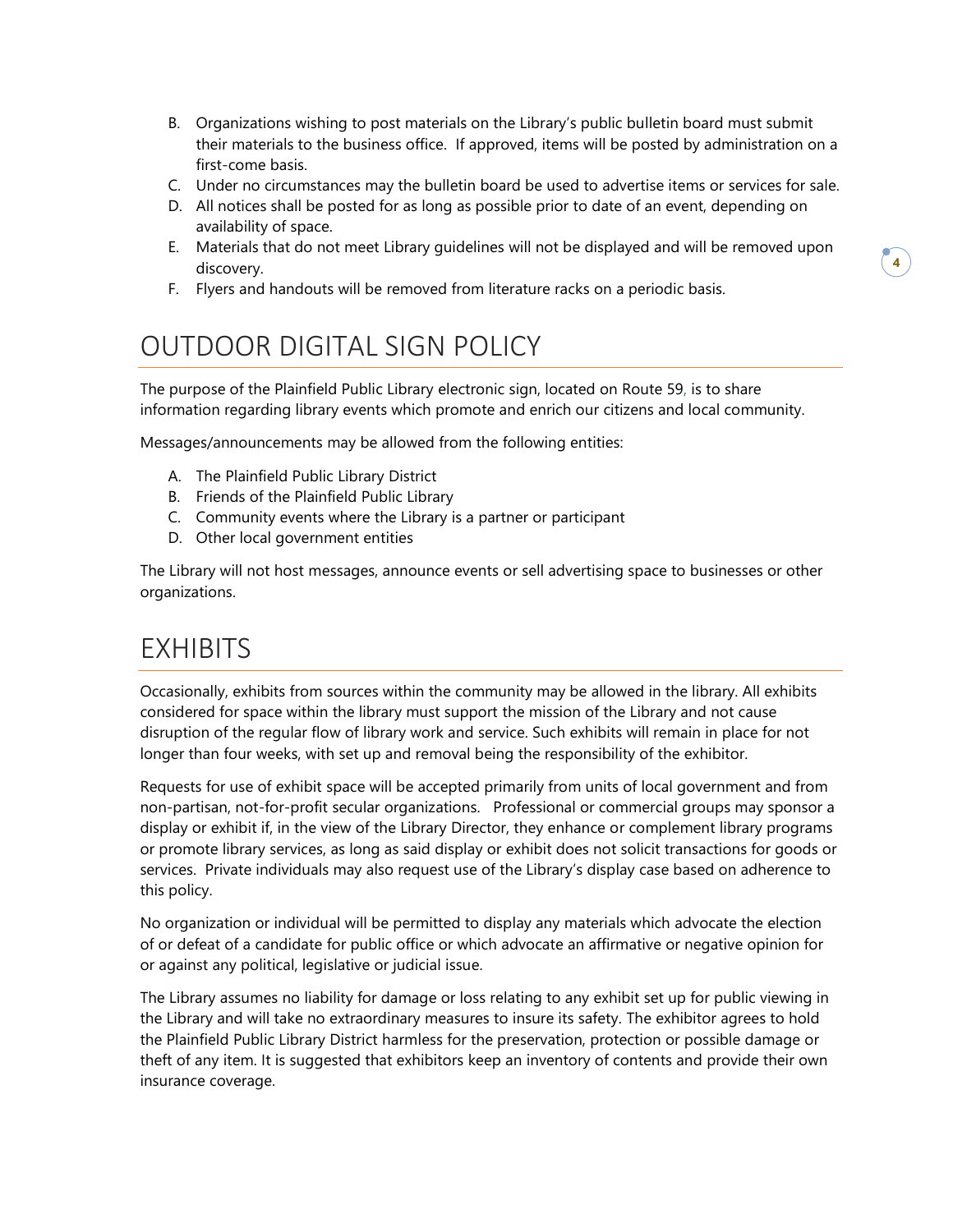Displays and exhibits are subject to limitations and availability of space as determined by the Library Director.

#### RESERVATIONS

- A. Reservations are necessary in order to use the Library's exhibit space.
- B. An exhibit application form must be completed. (Appendix 5B)
- C. Applications to use the Library's exhibit space must be submitted as far in advance as possible and will be approved on a first-come basis.
- D. Confirmation or denial of applications will be made by e-mail or phone.

## <span id="page-4-0"></span>CHARITY COLLECTION CONTAINER POLICY

The Plainfield Public Library District provides limited areas for charity collection containers sponsored by, or designed to benefit, not-for-profit community organizations to serve the needs of the Library's community.

#### PRIORITY FOR USE

The primary purpose of the Library's charity collection containers is to provide a collection point for items that are deemed beneficial to the residents who live within the Library's boundaries. Priority for the containers is as follows:

- Organizations with which the Library has a partnership.
- Organizations that operate within the Library's boundaries.
- Organizations that operate outside the Library's boundaries, but serve residents within the Library's service area.

#### **LIMITS**

The Library Director may exercise reasonable discretion in determining what is considered an appropriate use for a collection container and is authorized to act accordingly.

- No commercial organization or individual shall be permitted to place, on Library property, any box or receptacle that solicits donations.
- The Library reserves the right to limit the number of simultaneous charity collection containers.
- The Library reserves the right to limit the frequency of charity collection containers.
- If the Library is currently hosting a charity collection container for a particular item or organization, it will be at the discretion of the Library Director to host additional charity collection containers for the same or similar type of items or organizations.
- Collection containers are limited to a maximum period of 30 days, unless otherwise approved by the Library Director.

#### ENDORSEMENT

Hosting a container for a charity collection does not imply endorsement by the Library staff or the Board of Trustees of any product, service, activity, event or viewpoint.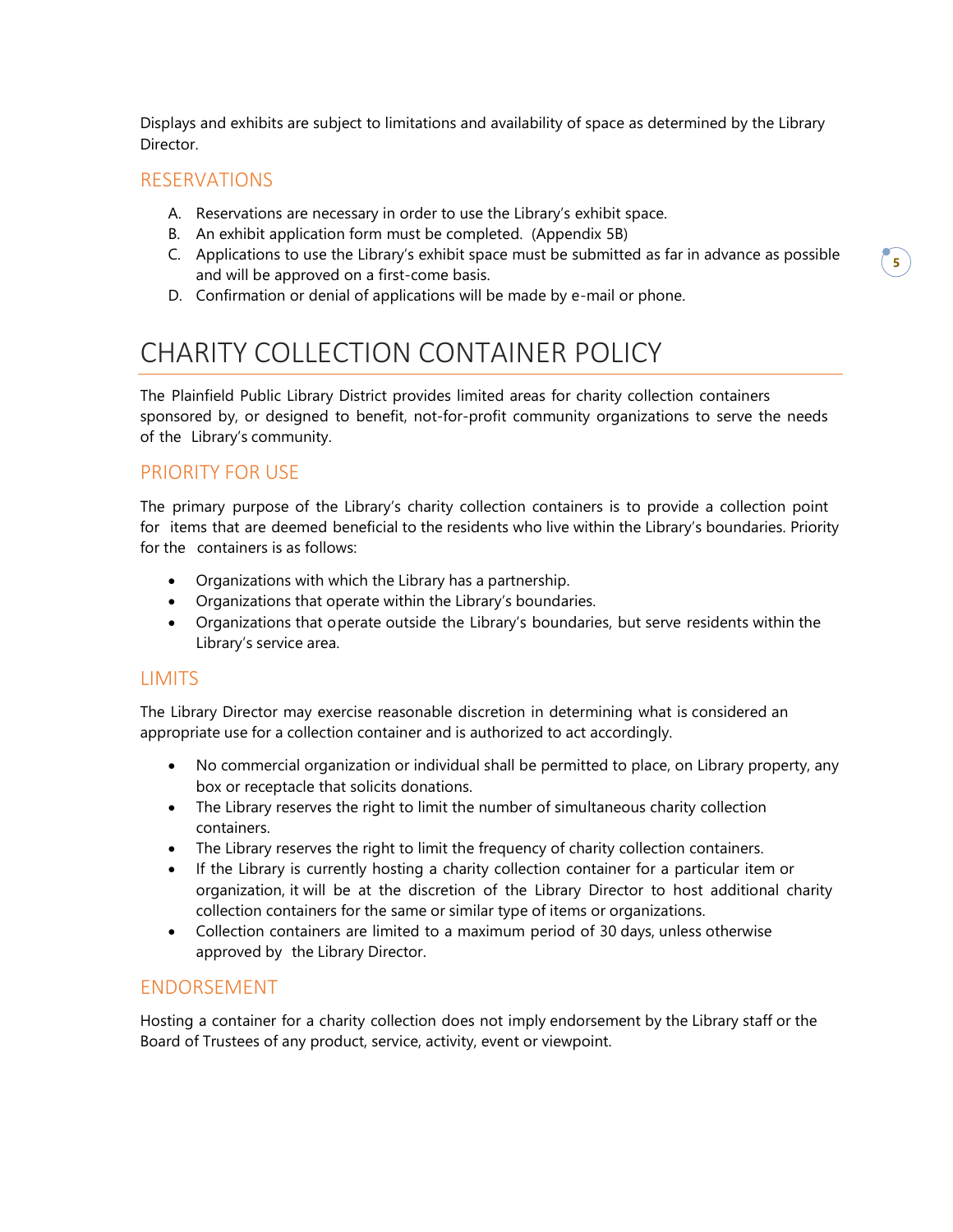#### FAILURE TO COMPLY

Violation of the Charity Collection Container Policy may result in a loss of hosting privileges and removal of the charity collection container.

#### DAMAGES AND LIABILITY

- Once deposited in the collection containers donated items will not be returned to the donator.
- The Library accepts no responsibility for the loss of or damage to any items deposited in any charity collection container.
- It is the responsibility of the charitable community organization collecting donated items to make arrangements for their pick-up from the Library.
- Any individual, group or organization picking up donated items will be held responsible for damage to Library property associated with said pick-up.

### <span id="page-5-0"></span>SECURITY CAMERAS

Use of security cameras is intended to enhance the safety and security of Library District users and staff by discouraging violations of the Library District's Code of Conduct, assisting Library staff in preventing violations, and providing law enforcement assistance in prosecuting criminal activity.

#### GUIDELINES

- A. Video recording cameras will be used in public spaces of the Library. Audio recording will not be used.
- B. Cameras may be installed in outdoor and indoor places where individuals lack a reasonable expectation of privacy. Examples include public common areas such as parking lots, entrances, seating areas, and service desks and areas where money is stored or handled.
- C. Cameras will not be installed in areas where individuals have a reasonable expectation of privacy such as restrooms or private offices.
- D. Signs will be posted at entrances to the Library informing the public and staff that security cameras are in use.
- E. Cameras will not be continuously monitored. The public and staff should take appropriate precautions for their safety and for the security of their personal property. The Library District is not responsible for loss of property or personal injury.
- F. Recorded data is confidential and secured in a controlled area. The Library District has discretion with respect to retention, disposal and/or destruction of recordings.
- G. Cameras will not be used for the purpose of routine staff performance evaluations.

#### USE/DISCLOSURE

- A. Access to archived footage is restricted to designated staff, i.e., the Library Director, Department Heads, and staff designated as Person-In-Charge.
- B. Designated staff may have access to real-time images viewable on desktop monitors in secure areas. The Library District expects that the frequency of viewing and the amount of video viewed will be based on the need to assure the system is operating or to ascertain if footage is available relative to a specific incident.
- C. Access to footage by law enforcement will be provided pursuant to a Subpoena, Court Order, or as determined by the Library District.

**6**